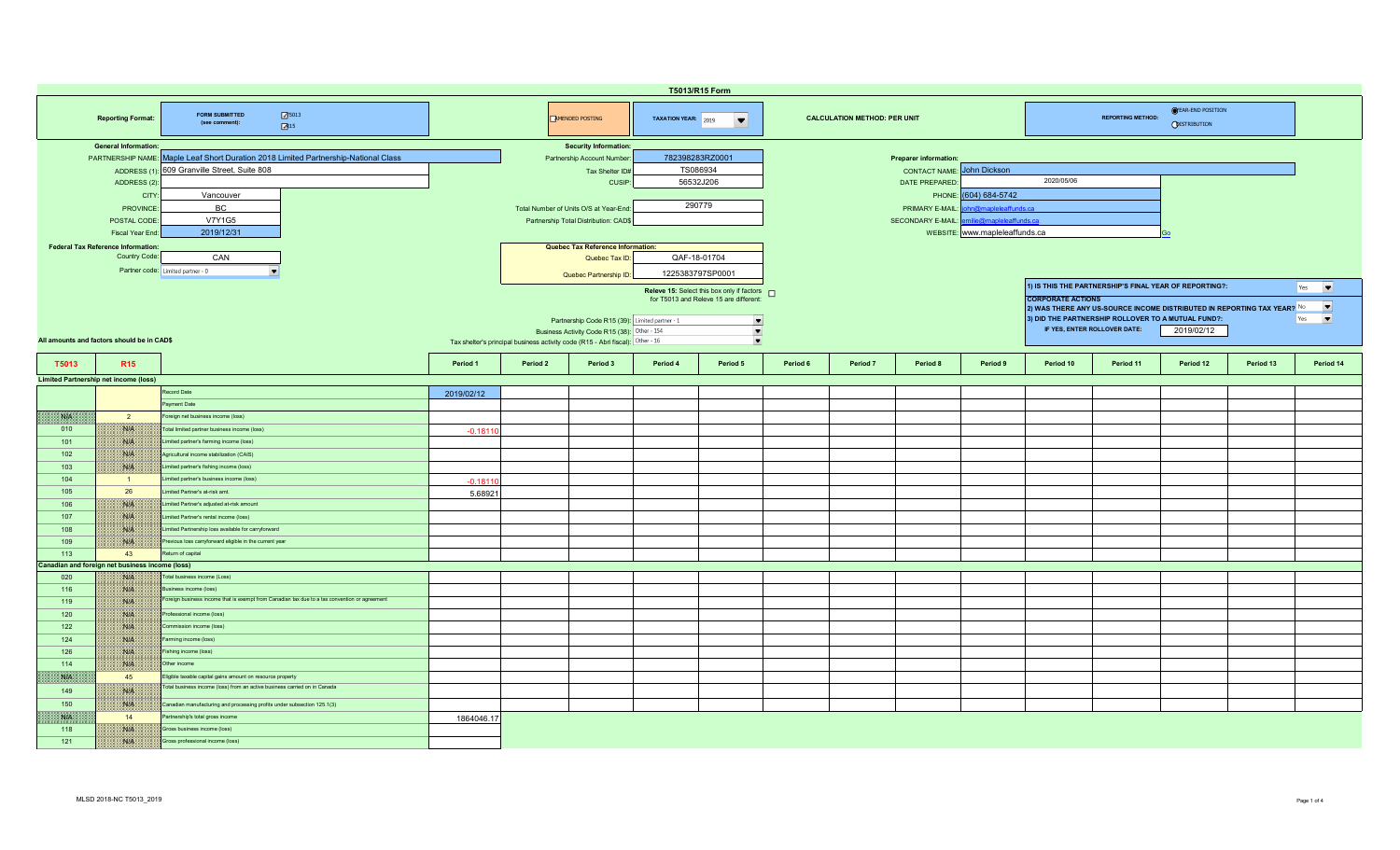| T5013                                                 | R <sub>15</sub>                                       |                                                                                                 | Period 1 | Period 2 | Period 3 | Period 4 | Period 5 | Period 6 | Period 7 | Period 8 | Period 9 | Period 10 | Period 11 | Period 12 | Period 13 | Period 14 |
|-------------------------------------------------------|-------------------------------------------------------|-------------------------------------------------------------------------------------------------|----------|----------|----------|----------|----------|----------|----------|----------|----------|-----------|-----------|-----------|-----------|-----------|
| 123                                                   | WK                                                    | Gross commission income (loss)                                                                  |          |          |          |          |          |          |          |          |          |           |           |           |           |           |
| 125                                                   | <b>NIA</b>                                            | Gross farming income (loss)                                                                     |          |          |          |          |          |          |          |          |          |           |           |           |           |           |
| 127                                                   | NIA                                                   | Gross fishing income (loss)                                                                     |          |          |          |          |          |          |          |          |          |           |           |           |           |           |
|                                                       |                                                       | >>> Canadian and foreign net business income (loss) - Jurisdiction Allocation                   |          |          |          |          |          |          |          |          |          |           |           |           |           |           |
| $\blacktriangledown$                                  |                                                       |                                                                                                 |          |          |          |          |          |          |          |          |          |           |           |           |           |           |
| $\blacktriangledown$                                  |                                                       |                                                                                                 |          |          |          |          |          |          |          |          |          |           |           |           |           |           |
| $\blacktriangledown$                                  |                                                       |                                                                                                 |          |          |          |          |          |          |          |          |          |           |           |           |           |           |
| $\blacktriangledown$                                  |                                                       |                                                                                                 |          |          |          |          |          |          |          |          |          |           |           |           |           |           |
| $\blacktriangledown$                                  |                                                       |                                                                                                 |          |          |          |          |          |          |          |          |          |           |           |           |           |           |
| $\blacktriangledown$                                  |                                                       |                                                                                                 |          |          |          |          |          |          |          |          |          |           |           |           |           |           |
| $\blacktriangledown$                                  |                                                       |                                                                                                 |          |          |          |          |          |          |          |          |          |           |           |           |           |           |
|                                                       | Canadian and foreign investments and carrying charges |                                                                                                 |          |          |          |          |          |          |          |          |          |           |           |           |           |           |
| 110                                                   | $\overline{\mathbf{3}}$                               | Canadian and foreign net rental income (loss)                                                   |          |          |          |          |          |          |          |          |          |           |           |           |           |           |
| 111                                                   | $\overline{4}$                                        | Foreign net rental income (loss)                                                                |          |          |          |          |          |          |          |          |          |           |           |           |           |           |
| 112                                                   | <b>NB</b>                                             | Foreign net rental income that is exempt from Canadian tax due to a tax convention or agreement |          |          |          |          |          |          |          |          |          |           |           |           |           |           |
| 117                                                   | NIB                                                   | Gross Canadian and foreign rental income                                                        |          |          |          |          |          |          |          |          |          |           |           |           |           |           |
| 128                                                   | $\overline{7}$                                        | nterest from Canadian sources                                                                   |          |          |          |          |          |          |          |          |          |           |           |           |           |           |
| 146                                                   | $\overline{7}$                                        | Other investment income                                                                         |          |          |          |          |          |          |          |          |          |           |           |           |           |           |
| $128 + 146$                                           | Total of 7                                            |                                                                                                 |          |          |          |          |          |          |          |          |          |           |           |           |           |           |
| 129                                                   | 6 <b>B</b>                                            | Actual amount of dividends (other than eligible dividends)                                      |          |          |          |          |          |          |          |          |          |           |           |           |           |           |
| 132                                                   | 6A                                                    | Actual amount of eligible dividends                                                             |          |          |          |          |          |          |          |          |          |           |           |           |           |           |
| 135                                                   | 8                                                     | Foreign dividend and interest income                                                            |          |          |          |          |          |          |          |          |          |           |           |           |           |           |
| 137                                                   | 13                                                    | susiness investment loss                                                                        |          |          |          |          |          |          |          |          |          |           |           |           |           |           |
| 145                                                   | 15B                                                   | Dividend rental arrangement compensation payments                                               |          |          |          |          |          |          |          |          |          |           |           |           |           |           |
| 210                                                   | 15A                                                   | Total carrying charges                                                                          |          |          |          |          |          |          |          |          |          |           |           |           |           |           |
|                                                       |                                                       | >>> Canadian and foreign investments and carrying charges - Jurisdiction allocation             |          |          |          |          |          |          |          |          |          |           |           |           |           |           |
| $\blacktriangledown$                                  |                                                       |                                                                                                 |          |          |          |          |          |          |          |          |          |           |           |           |           |           |
| $\blacktriangledown$                                  |                                                       |                                                                                                 |          |          |          |          |          |          |          |          |          |           |           |           |           |           |
| $\blacktriangledown$                                  |                                                       |                                                                                                 |          |          |          |          |          |          |          |          |          |           |           |           |           |           |
| $\blacktriangledown$                                  |                                                       |                                                                                                 |          |          |          |          |          |          |          |          |          |           |           |           |           |           |
|                                                       |                                                       |                                                                                                 |          |          |          |          |          |          |          |          |          |           |           |           |           |           |
| $\blacktriangledown$                                  |                                                       |                                                                                                 |          |          |          |          |          |          |          |          |          |           |           |           |           |           |
| $\blacktriangledown$<br>Other amounts and information |                                                       |                                                                                                 |          |          |          |          |          |          |          |          |          |           |           |           |           |           |
| 030                                                   | NBA.                                                  | Total capital gain (loss)                                                                       |          |          |          |          |          |          |          |          |          |           |           |           |           |           |
| 151                                                   | 10                                                    | Capital gains (losses) [R15: used to calculate the deduction]                                   |          |          |          |          |          |          |          |          |          |           |           |           |           |           |
| 151                                                   | 12                                                    | Capital gains (losses) [R15: not used to calculate the deduction]                               |          |          |          |          |          |          |          |          |          |           |           |           |           |           |
| 159                                                   | 11                                                    | Capital gains reserve                                                                           | 6.41053  |          |          |          |          |          |          |          |          |           |           |           |           |           |
| 040                                                   | 5 <sub>5</sub>                                        | Capital cost allowance                                                                          |          |          |          |          |          |          |          |          |          |           |           |           |           |           |
| <b>SOF</b>                                            | 9                                                     | Patronage dividends from a cooperative                                                          |          |          |          |          |          |          |          |          |          |           |           |           |           |           |
| NB                                                    | 16                                                    | Quebec income tax withheld at source                                                            |          |          |          |          |          |          |          |          |          |           |           |           |           |           |
| WB.                                                   | 34                                                    | R15: Exploration expenses - Northern Quebec                                                     |          |          |          |          |          |          |          |          |          |           |           |           |           |           |
| <b>Bilb</b>                                           | 21B                                                   |                                                                                                 |          |          |          |          |          |          |          |          |          |           |           |           |           |           |
|                                                       |                                                       | nvestment tax credit (R15 only: Other Property)                                                 |          |          |          |          |          |          |          |          |          |           |           |           |           |           |
| <b>BATE</b>                                           | 24A                                                   | Member Corp's share of debt                                                                     |          |          |          |          |          |          |          |          |          |           |           |           |           |           |
| 88. PA                                                | 24B                                                   | lember Corp's share of qualified property                                                       |          |          |          |          |          |          |          |          |          |           |           |           |           |           |
| NG PA                                                 | <b>24C</b>                                            | fember Corp's share of total assets                                                             |          |          |          |          |          |          |          |          |          |           |           |           |           |           |
| <b>SIE</b>                                            | 27                                                    | imited Partnership Loss                                                                         |          |          |          |          |          |          |          |          |          |           |           |           |           |           |
| SVN.                                                  | 32                                                    | Exploration exp. Incurred in Quebec                                                             |          |          |          |          |          |          |          |          |          |           |           |           |           |           |
| NIA                                                   | 33                                                    | Surface mining/oil&gas exploration exp. in Quebec                                               |          |          |          |          |          |          |          |          |          |           |           |           |           |           |
| WB.                                                   | 35-28                                                 | Amt. Of assistance corresponding to exp. Reported in 28 on R15                                  |          |          |          |          |          |          |          |          |          |           |           |           |           |           |
| 38.15                                                 | $35 - 29$                                             | Amt. Of assistance corresponding to exp. Reported in 30 on R15                                  |          |          |          |          |          |          |          |          |          |           |           |           |           |           |
| ssa.                                                  | 35-30                                                 | Amt. Of assistance corresponding to exp. Reported in 32 on R15                                  |          |          |          |          |          |          |          |          |          |           |           |           |           |           |
| 88. PA                                                | $35-32$                                               | Amt. Of assistance corresponding to exp. Reported in 33 on R15                                  |          |          |          |          |          |          |          |          |          |           |           |           |           |           |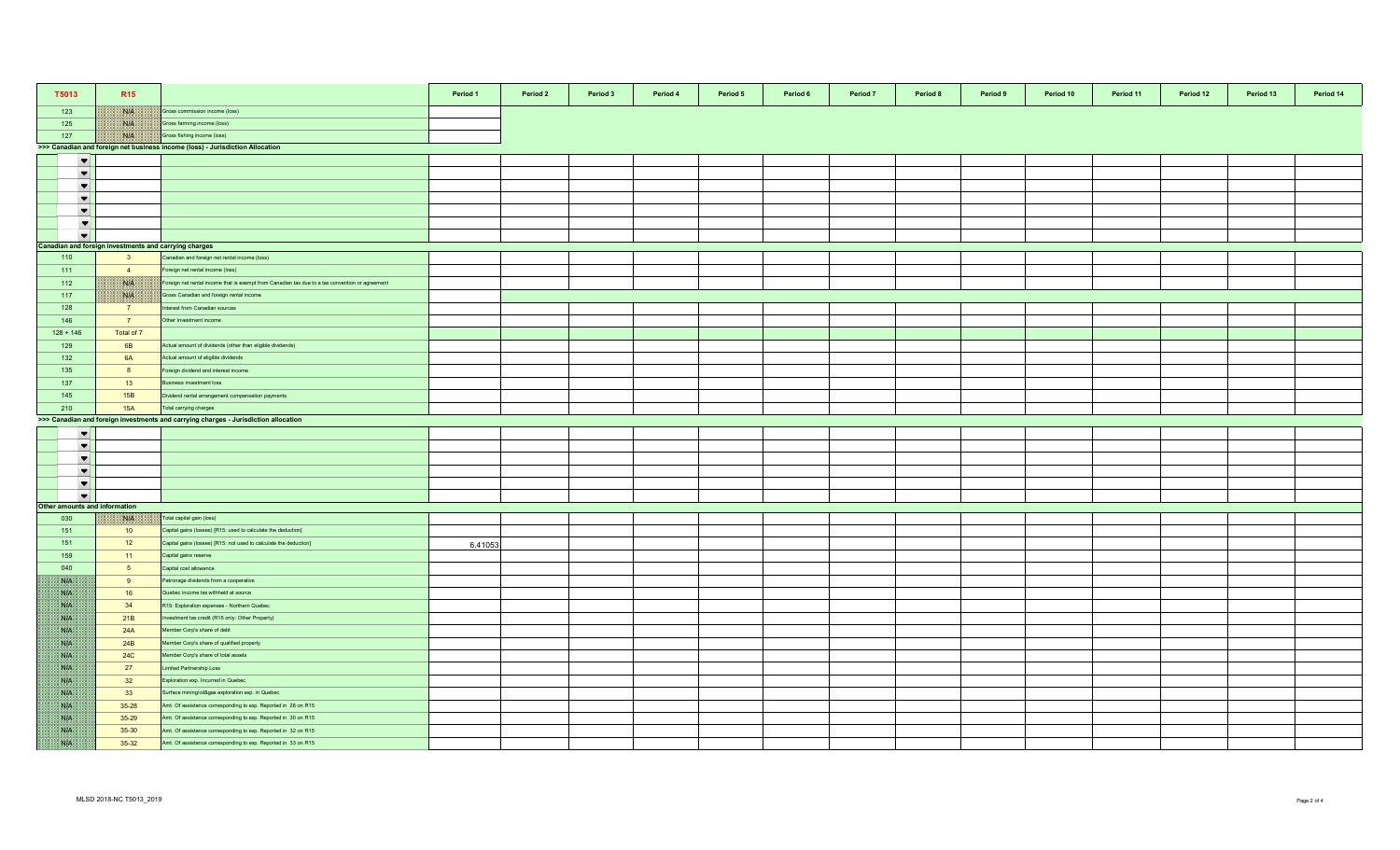| T5013                          | R <sub>15</sub>                                             |                                                                         | Period 1 | Period 2 | Period 3 | Period 4 | Period 5 | Period 6 | Period 7 | Period 8 | Period 9 | Period 10 | Period 11 | Period 12 | Period 13 | Period 14 |
|--------------------------------|-------------------------------------------------------------|-------------------------------------------------------------------------|----------|----------|----------|----------|----------|----------|----------|----------|----------|-----------|-----------|-----------|-----------|-----------|
| NK                             | 35-33                                                       | Amt. Of assistance corresponding to exp. Reported in 33 on R15          |          |          |          |          |          |          |          |          |          |           |           |           |           |           |
| WK                             | 35-34                                                       | Research amt. of assistance corresponding to exp. Reported in 34 on R15 |          |          |          |          |          |          |          |          |          |           |           |           |           |           |
| NB                             | 42                                                          | Percentage of business carried on in Quebec by the partnership          |          |          |          |          |          |          |          |          |          |           |           |           |           |           |
| 171                            | 17                                                          | Foreign tax paid on non-business income                                 |          |          |          |          |          |          |          |          |          |           |           |           |           |           |
| 172                            | 18                                                          | Foreign tax paid on business income                                     |          |          |          |          |          |          |          |          |          |           |           |           |           |           |
| 173                            | 28                                                          | Cdn Exploration Expenses (CEE)                                          |          |          |          |          |          |          |          |          |          |           |           |           |           |           |
| 174                            | 29                                                          | Cdn Development expenses (CDE)                                          |          |          |          |          |          |          |          |          |          |           |           |           |           |           |
| 175                            | 30 <sup>°</sup>                                             | Cdn Oil and gas property exp (COPGE)                                    |          |          |          |          |          |          |          |          |          |           |           |           |           |           |
| 176                            | 31                                                          | Foreign exploration and development expenses (FEDE)                     |          |          |          |          |          |          |          |          |          |           |           |           |           |           |
| 182                            | 19                                                          | Eligible amount of charitable donations                                 |          |          |          |          |          |          |          |          |          |           |           |           |           |           |
| 183                            | 20                                                          | Eligible amount of cultural and ecological gifts                        |          |          |          |          |          |          |          |          |          |           |           |           |           |           |
|                                | >>> Other amounts and information - Jurisdiction allocation |                                                                         |          |          |          |          |          |          |          |          |          |           |           |           |           |           |
| $\overline{\phantom{0}}$       |                                                             |                                                                         |          |          |          |          |          |          |          |          |          |           |           |           |           |           |
| $\blacktriangledown$           |                                                             |                                                                         |          |          |          |          |          |          |          |          |          |           |           |           |           |           |
| $\blacktriangledown$           |                                                             |                                                                         |          |          |          |          |          |          |          |          |          |           |           |           |           |           |
| $\blacktriangledown$           |                                                             |                                                                         |          |          |          |          |          |          |          |          |          |           |           |           |           |           |
| $\blacktriangledown$           |                                                             |                                                                         |          |          |          |          |          |          |          |          |          |           |           |           |           |           |
| $\blacktriangledown$           |                                                             |                                                                         |          |          |          |          |          |          |          |          |          |           |           |           |           |           |
| $\blacktriangledown$           |                                                             |                                                                         |          |          |          |          |          |          |          |          |          |           |           |           |           |           |
| $\blacktriangledown$           |                                                             |                                                                         |          |          |          |          |          |          |          |          |          |           |           |           |           |           |
| $\blacktriangledown$           |                                                             |                                                                         |          |          |          |          |          |          |          |          |          |           |           |           |           |           |
|                                |                                                             | <b>Renounced Canadian exploration and development expenses</b>          |          |          |          |          |          |          |          |          |          |           |           |           |           |           |
| 190                            | 60                                                          | Cdn exploration expense - renunciation                                  |          |          |          |          |          |          |          |          |          |           |           |           |           |           |
| 191                            | 61                                                          | Cdn development expense - renunciation                                  |          |          |          |          |          |          |          |          |          |           |           |           |           |           |
| 192                            | 1830er                                                      | Cdn exploration expense - assistance                                    |          |          |          |          |          |          |          |          |          |           |           |           |           |           |
| 193                            | <b>NIA</b>                                                  | Cdn development expense - assistance                                    |          |          |          |          |          |          |          |          |          |           |           |           |           |           |
| 196                            | <b>NIK</b>                                                  | Reduction - Portion subject int. free                                   |          |          |          |          |          |          |          |          |          |           |           |           |           |           |
| 194                            | With                                                        | Amount - Exp qualifying for ITC                                         |          |          |          |          |          |          |          |          |          |           |           |           |           |           |
| 195                            | NIA                                                         | Amount - Portion subject int. free                                      |          |          |          |          |          |          |          |          |          |           |           |           |           |           |
| 197                            | NA                                                          | BC - Expenses - Tax Credit                                              |          |          |          |          |          |          |          |          |          |           |           |           |           |           |
| 198                            | NA                                                          | SK - Expenses - Tax Credit                                              |          |          |          |          |          |          |          |          |          |           |           |           |           |           |
| 199                            | NG PA                                                       | MB - Expenses - Tax Credit                                              |          |          |          |          |          |          |          |          |          |           |           |           |           |           |
| 200                            | W.                                                          | ON - Expenses - Tax Credit                                              |          |          |          |          |          |          |          |          |          |           |           |           |           |           |
| WE                             | 62                                                          | Quebec Exploration Expense                                              |          |          |          |          |          |          |          |          |          |           |           |           |           |           |
| NK                             | 63                                                          | Quebec surface mining exploration or oil and gas exploration expenses   |          |          |          |          |          |          |          |          |          |           |           |           |           |           |
| <b>SAPE</b>                    | 64                                                          | Exploration expenses - Northern Quebec                                  |          |          |          |          |          |          |          |          |          |           |           |           |           |           |
| <b>SALE</b>                    | 65                                                          | Security issues expenses                                                |          |          |          |          |          |          |          |          |          |           |           |           |           |           |
| <b>NIA</b>                     | 66-60                                                       | Amt. of assistance corresponding to exp. reported in 60                 |          |          |          |          |          |          |          |          |          |           |           |           |           |           |
| <b>SALE</b>                    | 66-61                                                       | Amt. of assistance corresponding to exp. reported in 61                 |          |          |          |          |          |          |          |          |          |           |           |           |           |           |
| NK                             | 66-62                                                       | Amt. of assistance corresponding to exp. reported in 62                 |          |          |          |          |          |          |          |          |          |           |           |           |           |           |
| XVI.                           | 66-63                                                       | Amt. of assistance corresponding to exp. reported in 63                 |          |          |          |          |          |          |          |          |          |           |           |           |           |           |
| WE                             | 66-64                                                       | Amt. of assistance corresponding to exp. reported in 64                 |          |          |          |          |          |          |          |          |          |           |           |           |           |           |
| <b>Tax Shelter Information</b> |                                                             |                                                                         |          |          |          |          |          |          |          |          |          |           |           |           |           |           |
| 201                            | 50                                                          | Number of units acquired                                                | 1.00000  |          |          |          |          |          |          |          |          |           |           |           |           |           |
| 202                            | 51                                                          | Cost per unit                                                           | 25,00000 |          |          |          |          |          |          |          |          |           |           |           |           |           |